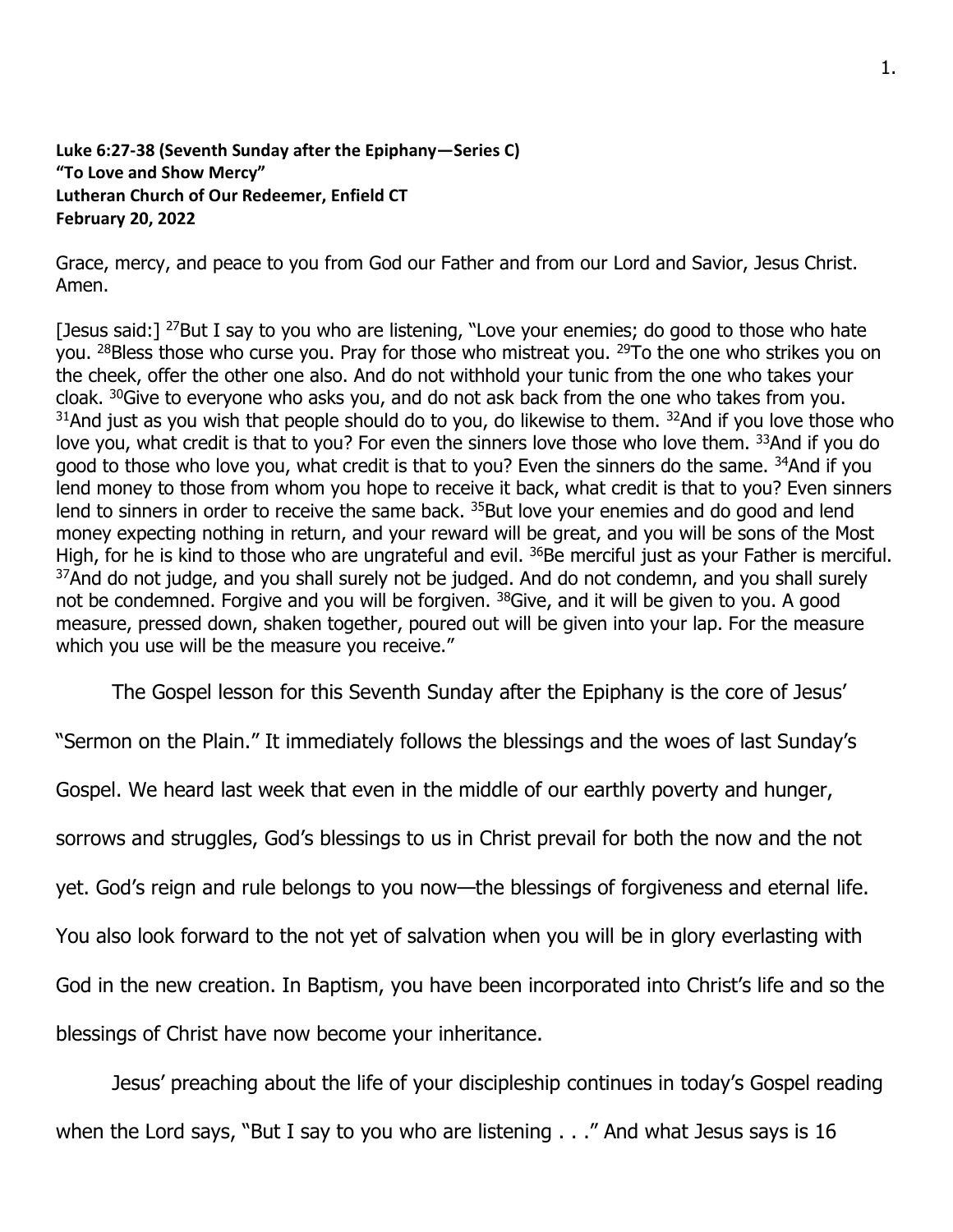statements of command which describe the life of Jesus' disciples as they share in the life of Christ as His followers by faith. We will look at these commands in three sections—Love Your Enemies, Imitate God, and Do Not Judge. What we will discover is that, as you and I share in the life of Jesus as His baptized followers, we will show love and mercy.

Jesus begins the heart of His sermon with a call to action for those who share in the life of the Savior: "Love your enemies; do good to those who hate you. Bless those who curse you. Pray for those who mistreat you." These are spoken as general actions for His disciples. Jesus speaks to the group. This, then, is what the followers of Jesus by faith are to do. Love is not an emotion, but an ACTION that is expressed by doing good even to those who hate you on account of being a disciple of Jesus Christ. It is Jesus' disciples who are hated and excluded and reviled and spurned as evil on account of the Son of Man. And what does Jesus call His disciples to action to do? To love those who persecute and to do good to those hate and to bless those who curse and to pray for those who mistreat us *because* we are baptized Christians. Church liturgies from the fourth and fifth centuries, probably preserving an earlier practice, included prayers of blessing and petitions offered for heretics, those who like to cause divisions, Jews, pagans, and for all in tribulation and for the needs of the whole world. These kinds of prayers, which are still prayed from Christian altars all over the world, show how the Church loves all, even her enemies, as she stands before God and prays on their behalf.

Jesus also illustrates how an individual Christian might show love for his or her enemy. "To the one who strikes you on the cheek, offer the other also. And do not withhold your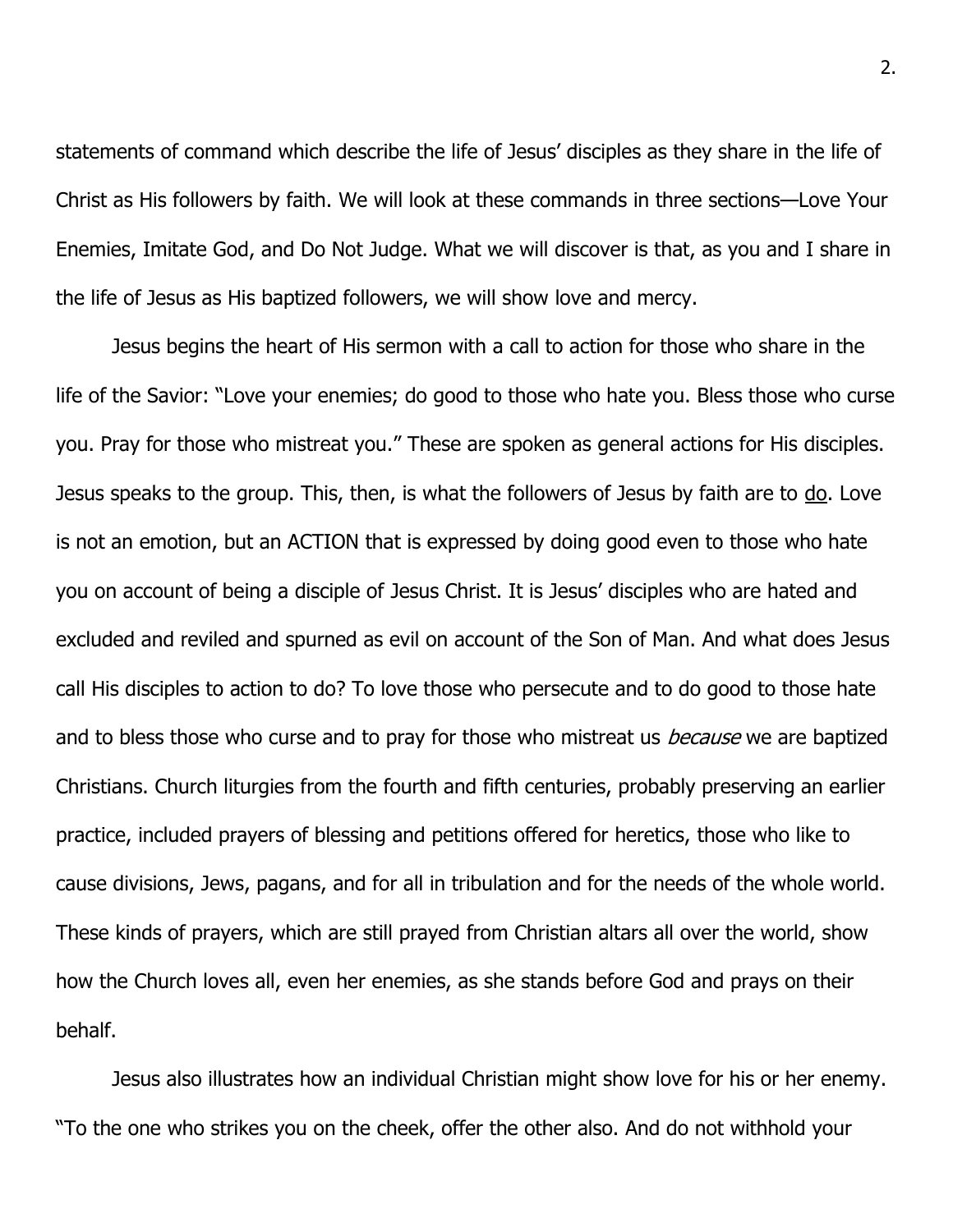tunic from the one who takes your cloak. Give to everyone who asks you, and do not ask back from the one who takes from you." Jesus is speaking again here about the results of persecution on account of faith in Him—being struck on the cheek and being deprived of the outer garment so necessary for survival in the ancient world. The Christian does the opposite of his or her natural reaction. There's no hitting back in retaliation, but the offer of the other cheek to receive the same violence. The persecutor who hates the believer so much takes away his coat! Yet the Christian is not even to struggle to hold on to his inner garment but willingly to allow the persecutor to strip him naked. The believer in Jesus might even be stripped of his property and possessions, but he should not demand back from those who take his things.

We cannot help but think here of Jesus' Passion—His suffering and death in the place of His enemies. Romans 5, "For while we were still weak, at the right time Christ died for the ungodly. . . . But God shows his love for us in that while we were still sinners, Christ died for us. Since, therefore, we have now been justified by his blood, much more shall we be saved by him from the wrath of God. For if while we were enemies we were reconciled to God by the death of his Son, much more, now that we are reconciled, shall we be saved by his life" (Rom. 5:5-10 ESV). You and I should have suffered the full wrath of God against our sins and our sinfulness. We should have been beaten and stripped and made to suffer death and hell as the rightful punishment for our disobedience to God's Word, for our failure to love Him and our neighbors.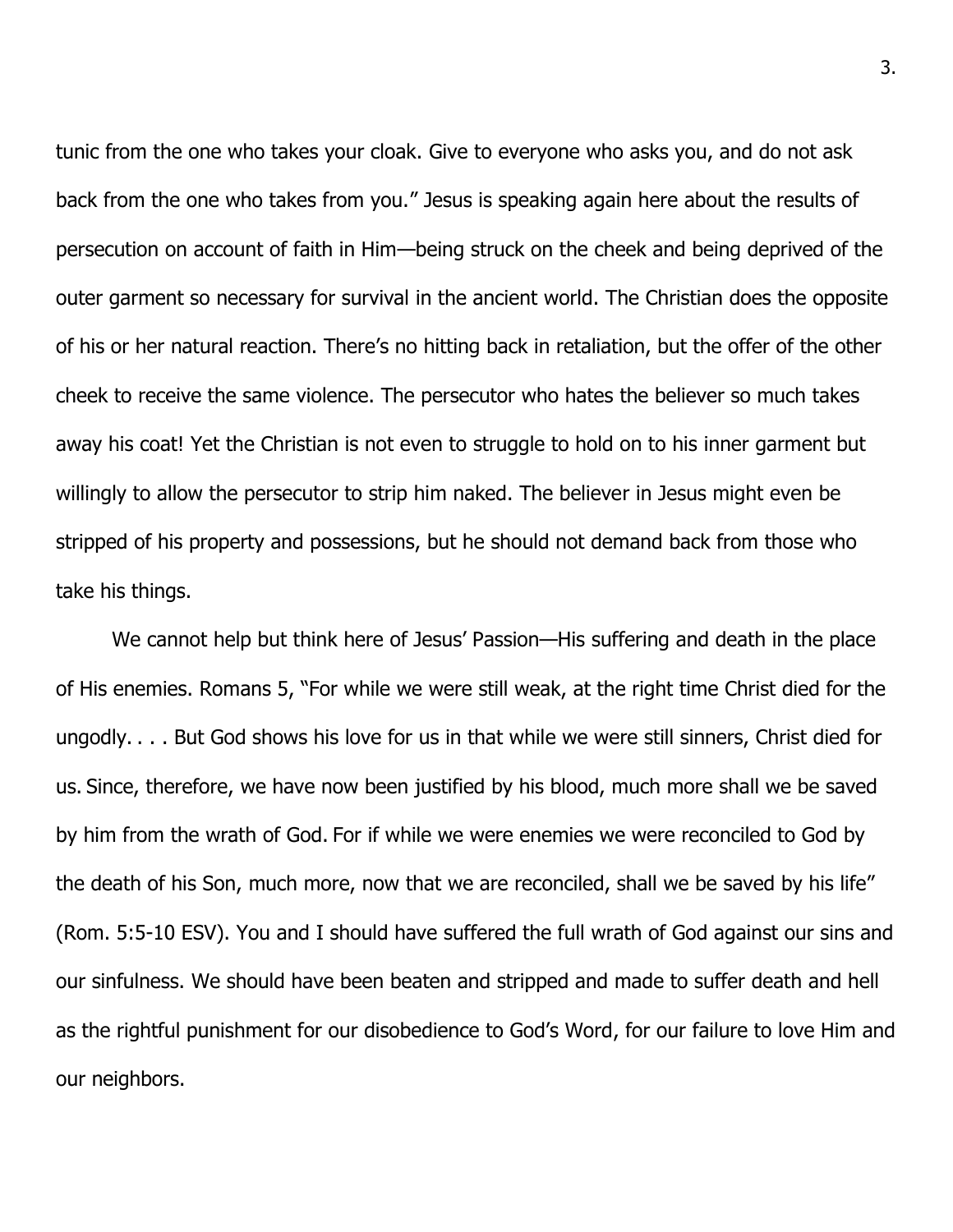But in our place, Jesus was beaten and stripped, fulling God's promise as we read in Isaiah 50, "The Lord GOD has opened my ear, and I was not rebellious; I turned not backward. I gave my back to those who strike, and my cheeks to those who pull out the beard; I hid not my face from disgrace and spitting" (Isa. 50:5-6 ESV). Jesus was crucified in the disgrace of nakedness. He had no earthly possessions except the clothes on His back and these were taken from Him.

It is quite astounding that everything Jesus asks of His baptized disciples, He Himself did first on our behalf. He was struck but did not retaliate. He was treated violently and stripped of His clothes. Everything He had, including His life, He gave up in order to save you and me from God's wrath and punishment. On the cross, He died for ours sins so that we might no longer be God's enemies. Through the waters of Holy Baptism, you and I now have received the fruits of Jesus' suffering, death, and resurrection. Your sins are forgiven. You have a new life connected to Christ as your Lord and Savior. You are given God's grace to do what Christ Himself has done: to love even those who are your enemies.

Because you and I now share in the life of Jesus as His baptized disciples, we show love and mercy as we are enabled to Imitate God. God is kind to the ungrateful and evil (remember, that was you and me!) Because of His gracious favor to us through the merits of Jesus Christ, a heavenly reward and status as inheritors is what is promised to us. We are made a child of God the Most High. It was this status that we received in Holy Baptism. Now as children of the Father, baptized into Christ, we imitate His kindness by showing mercy. It's how you and I as Christians love our enemies and do good to those who hate us and lend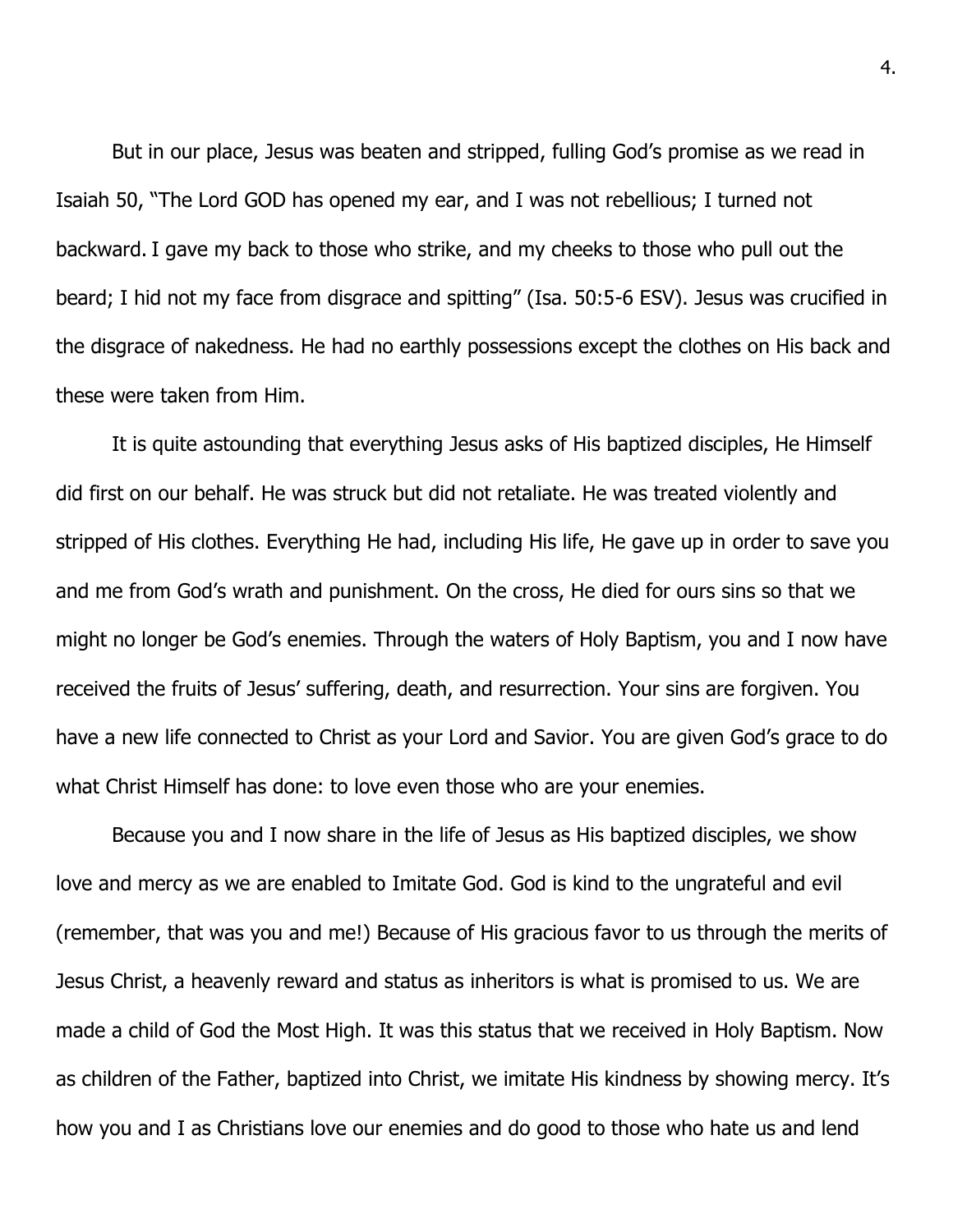without expecting in return. We, by the power and grace of the Holy Spirit, become merciful. We become like Jesus and reflect His mercy to others, to our enemies, to those who hate us because of Jesus. We don't show mercy because they deserve it, but precisely because they do not. For that is what God did for you and me and so we are like our heavenly Father. We show mercy through forgiveness.

This brings us to the final section: Do Not Judge. Our Lord gives us practical examples of how mercy can be shown to others. "And do not judge, and you shall surely not be judged. And do not condemn, and you shall surely not be condemned. Forgive and you will be forgiven. Give, and it will be given to you. A good measure, pressed down, shaken together, poured out, will be given into your lap. For the measure which you use will be the measure you receive." Judging and condemning in the context refers to the judgments of believers against unbelievers. These are judgments and condemnations about doctrine and life that are made without substantial evidence or on a faulty understanding of God's standards. In other words, these condemnations and judgments are NOT made based on the Word of God. And since Jesus' disciples represent Him, and He represents the Father, Jesus doesn't want us as His disciples to misrepresent God.

So, what God in His Word calls sin, we call sin. "Do not judge" doesn't mean we shy away from proclaiming God's Law. It is God's Law that condemns and shows sin for what it is in order that the Gospel might then lead people to repentance and saving faith in Jesus. It is through the Gospel that people receive the forgiveness of sins. Christians, then, do not judge and condemn according to any other standard than God's Word, and they do so in order that